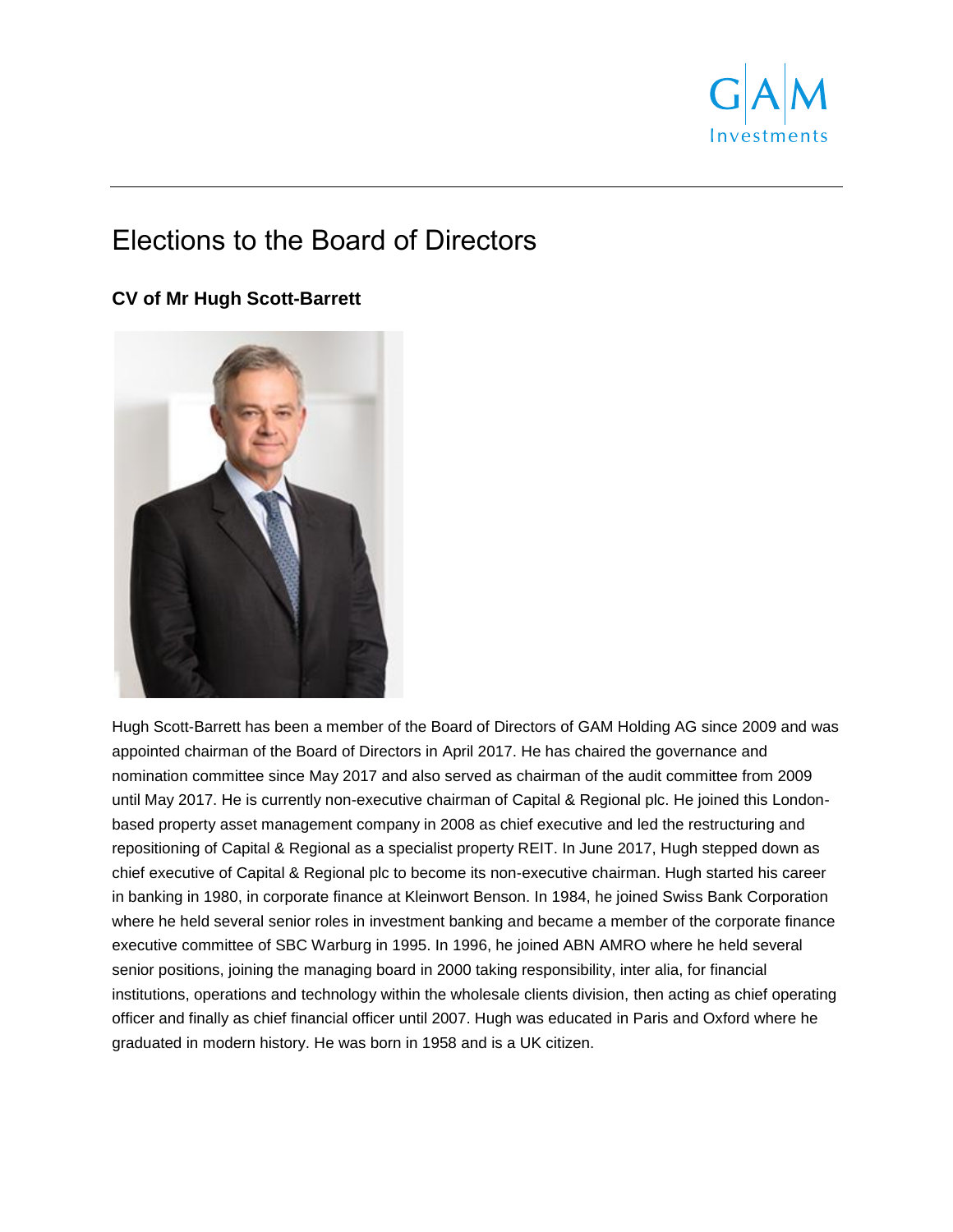#### **CV of Mr Diego du Monceau**



Diego du Monceau has been a member of the Board of Directors of GAM Holding AG since 2010. He has also served as a member of the audit committee (since 2010). Diego is a member of the Board of Directors of ING (Belgium) and chairman of its audit and risk committees since 2000. He is on the Board of Directors of WE International, a private European retailing company, on the Supervisory Board of the K&H Bank in Hungary and on the Board of Directors of Foyer Finance in Luxembourg. He started his career in investment banking and corporate finance at White Weld, Merrill Lynch and Swiss Bank Corporation in New York and London. Between 1985 and 2002, Diego was successively managing director, chief executive officer and vice chairman of the Board of Directors of GIB Group and between 2010 and 2013 chairman of the Board of Directors of 3SI Group in France. He is chairman of the Council of Trustees of the EORTC Cancer Research Fund and is on the Board of Trustees of the Belgian American Education Foundation. Diego holds a degree in commercial engineering from the Solvay Business School of Brussels University and an MBA from Harvard Business School. He was born in 1949 and is a Belgian citizen.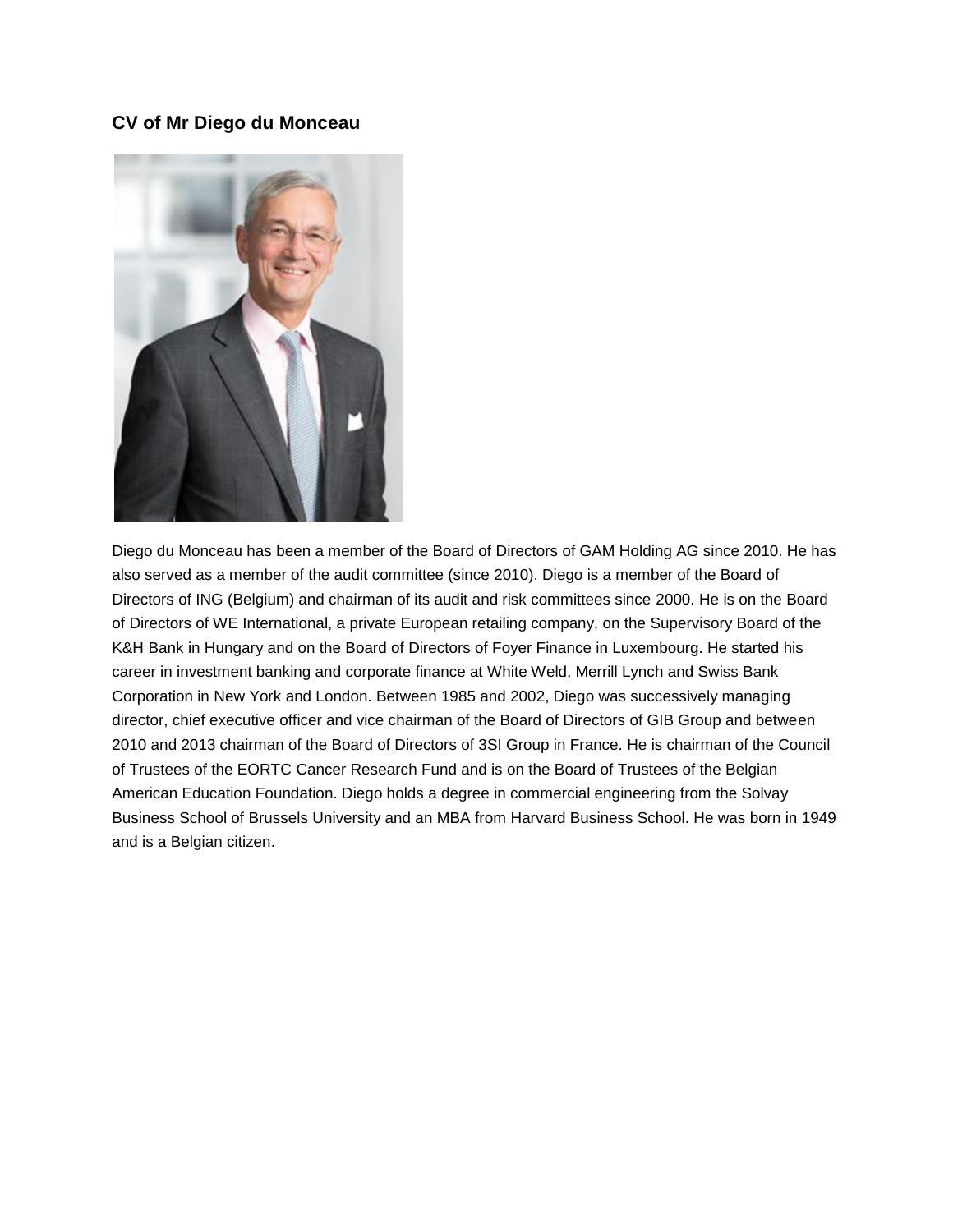#### **CV of Ms Nancy Mistretta**



Nancy Mistretta has been a member of the Board of Directors of GAM Holding AG since 2016. She has also served as a member of the governance and nomination committee (since 2016) and the compensation committee, the latter being under her chair since May 2017. Nancy is a former partner of Russell Reynolds Associates, an executive search firm, where she worked from 2005 until 2009. Prior to joining Russell Reynolds, Nancy was with JPMorgan Chase and its heritage institutions for 29 years and served as a managing director in investment banking from 1991 to 2005. Nancy is a director of Scotts Miracle-Gro, where she currently chairs the audit committee and is a member of the finance committee. She is also a director of the North American Holding Company of HSBC, where she serves on the nomination and governance committee, the audit committee and the risk committee. Nancy holds a BA in psychology from the Smith College. She was born in 1954 and is a US citizen.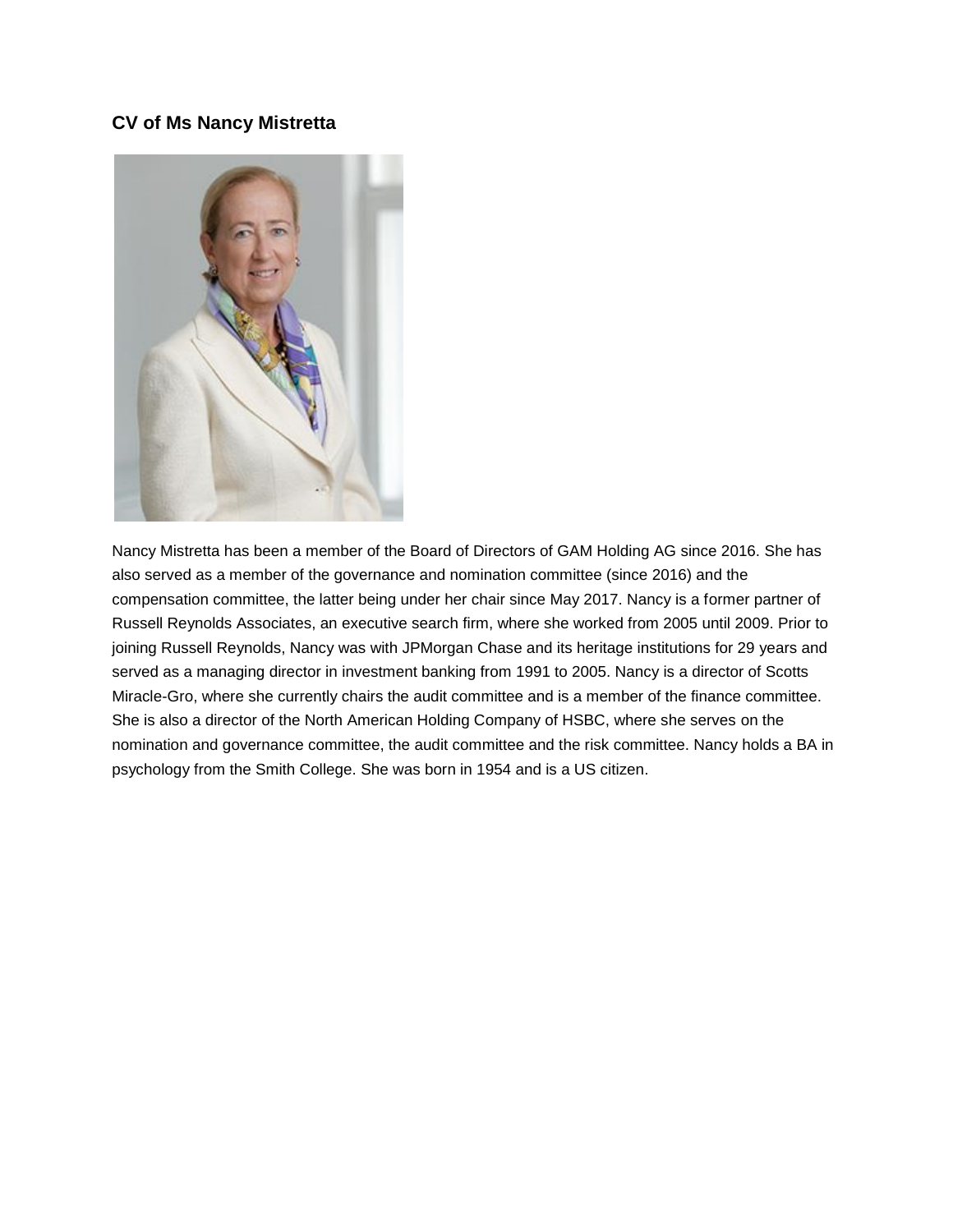#### **CV of Mr Benjamin Meuli**



Benjamin Meuli has been a member of the Board of Directors of GAM Holding AG since 2016. He has also served as a member of the compensation committee and the audit committee (since 2016), the latter being under his chair since May 2017. Benjamin was the chief investment officer at XL Group, a position he held from 2015 until his retirement in December 2016. Between 2009 and 2015, he was chief financial officer and member of the Group Executive Committee and the Board of Directors of Catlin Group Ltd., where he was also responsible for the company's investment portfolio. Benjamin was the chief investment officer and a member of the Executive Board at Swiss Re between 2004 and 2008. Prior to joining Swiss Re, he was a managing director at Morgan Stanley with responsibility for coverage of large multinational insurance groups with a particular focus on asset and liability management. He started his career at JPMorgan, where he spent 20 years in a variety of roles, mostly in capital markets and investment banking. Benjamin holds an MA in politics, philosophy and economics from Worcester College, Oxford, and an MSc in agricultural economics from Oxford University. He was born in 1956 and is a Swiss and UK citizen.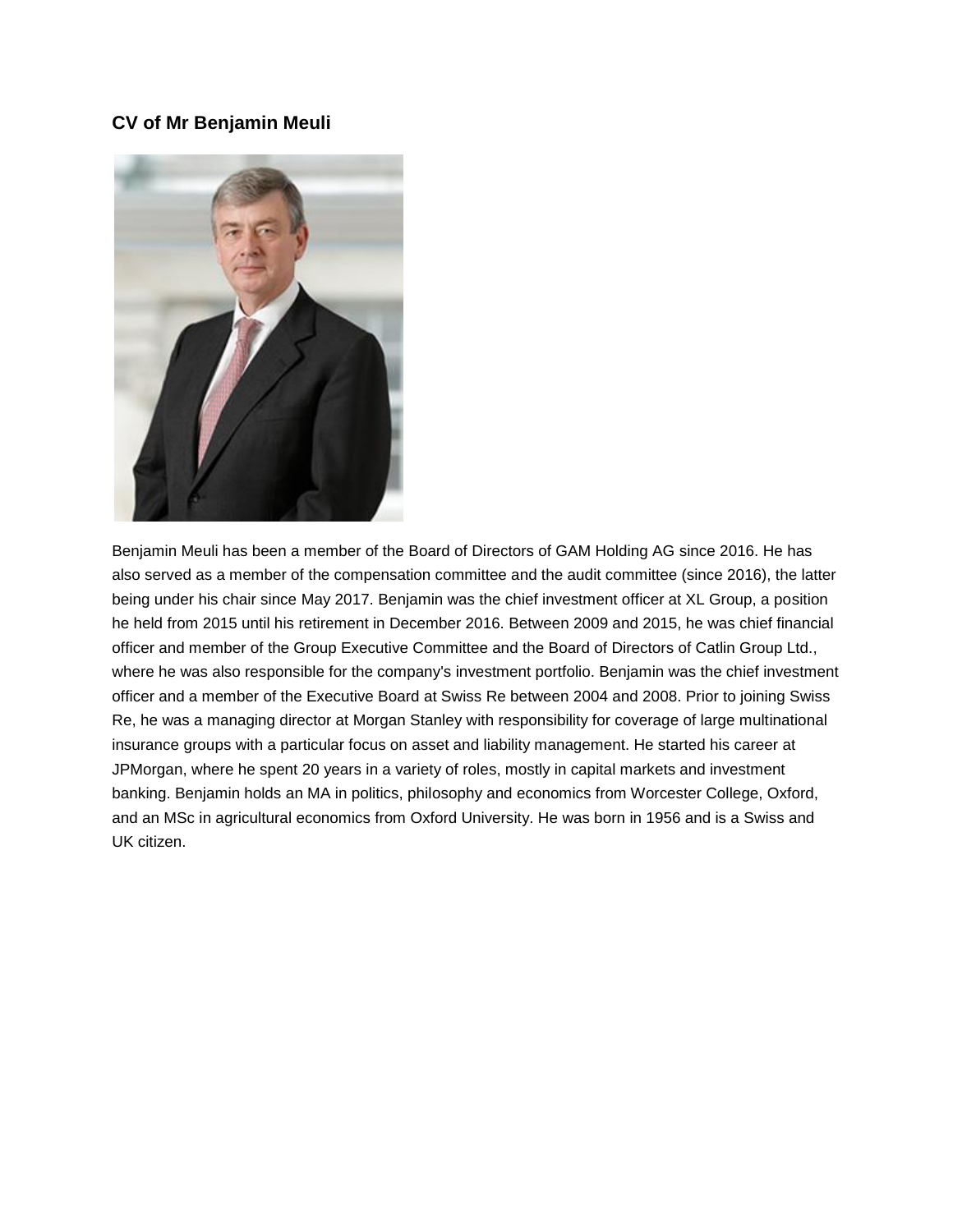## **CV of Mr Ezra S. Field**



Ezra S. Field has been a member of the Board of Directors of GAM Holding AG since 2016. He has also served as a member of the governance and nomination committee (since 2016). Ezra is a senior managing director and chief investment officer of Roark Capital Group, an Atlanta-based private equity firm. Prior to joining Roark Capital in 2007, Ezra was a managing director at New York-based ACI Capital, where he played a lead role in all aspects of the firm's investing activities from 2001 to 2007. Ezra was previously an adjunct professor at Pace Law School, where he taught mergers & acquisitions. Before joining ACI Capital, Ezra was an entrepreneur and venture capitalist. From 1998 to 1999, he served as a law clerk to the Hon. Ralph K. Winter, and then chief judge of the United States Court of Appeals for the Second Circuit. Ezra holds a BA (Hons) from Wesleyan University, an MBA from Columbia Business School and a JD from Columbia Law School. He was born in 1969 and is a US citizen.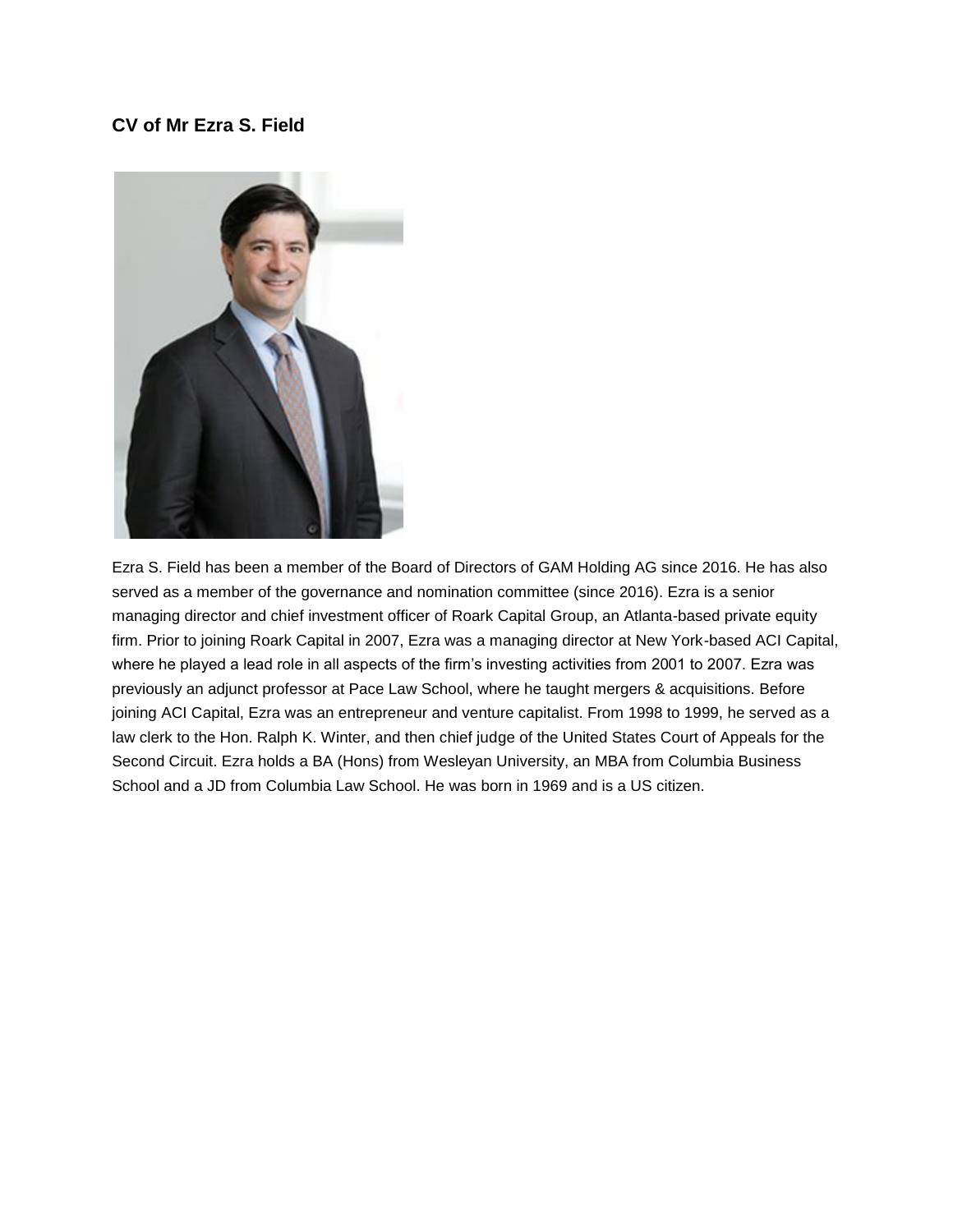## **CV of Mr David Jacob**



David Jacob has been a member of the Board of Directors of GAM Holding AG since April 2017. He has also served as member of the audit committee and the compensation committee (since May 2017). He was the chief executive officer of Rogge Global Partners Ltd, a position he held from 2014 until 2016. Between 2004 and 2013, David was with Henderson Global Investors where he held a variety of roles including member of the Board of Directors and chief investment officer. Prior to joining Henderson, David was head of fixed income, EMEA at UBS Global Asset Management between 2002 and 2004. Prior to UBS, he held a variety of roles at Merrill Lynch Investment Managers and JPMorgan Asset Management. He is a member of the investment committee of the National Trust Pension Fund and is the vice chairman of the investment committee of the Worshipful Company of Stationers and Newspaper Makers. David is a chartered financial analyst and holds a BSc in economics from Wharton School, University of Pennsylvania. He was born in 1964 and is a US and UK citizen.